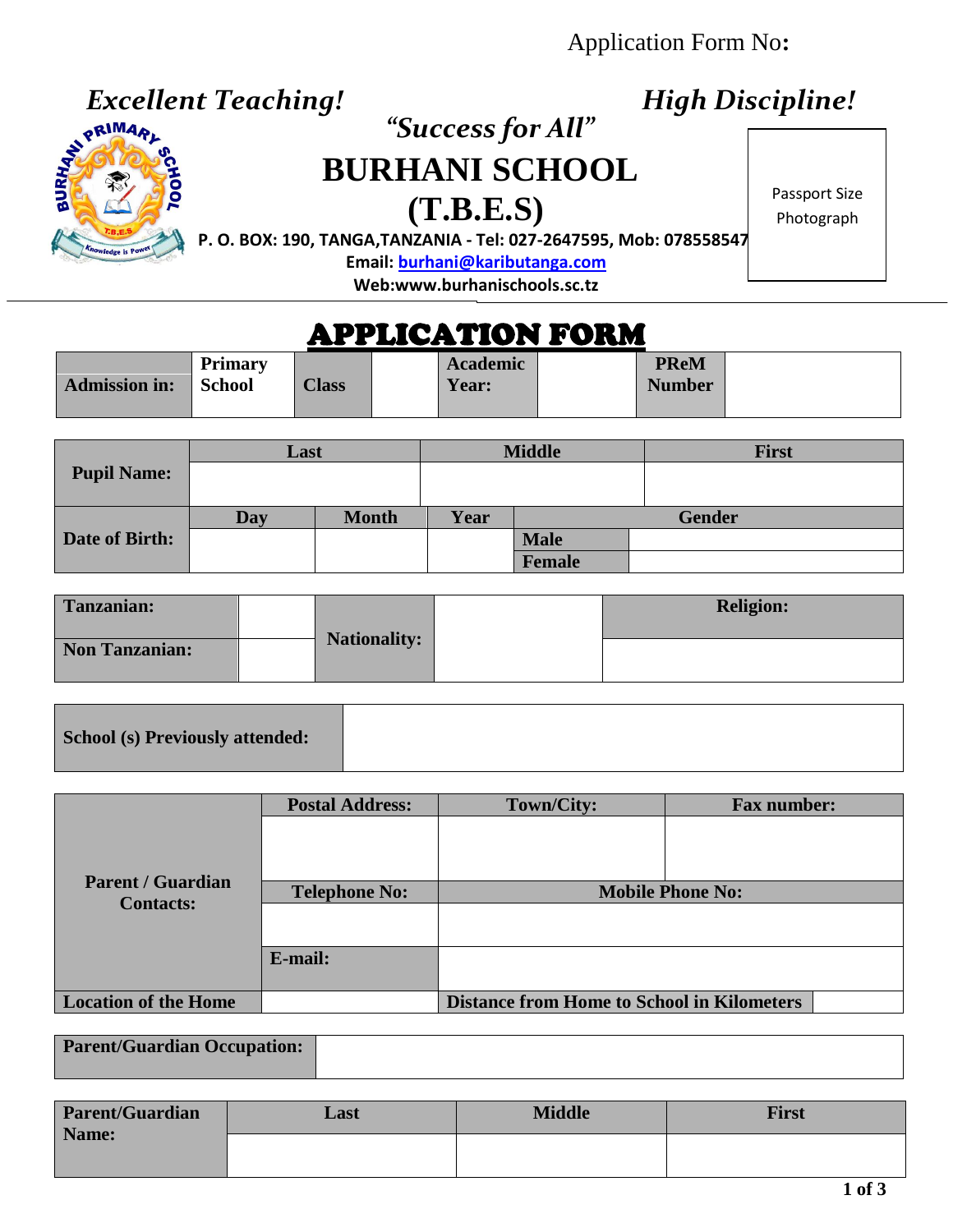#### **MEDICAL CONCERN. PLEASE INDICATE WITH APPROPRIATE TICKS**

| <b>Asthma</b>             | Any food allergy          |
|---------------------------|---------------------------|
| <b>Eczema</b>             | Any other allergy specify |
| <b>Vision</b>             | <b>Dental</b>             |
| <b>Wears glasses</b>      | <b>Hearing</b>            |
| Has been operated specify |                           |

**Any other concern \_\_\_\_\_\_\_\_\_\_\_\_\_\_\_\_\_\_\_\_\_\_\_\_\_\_\_\_\_\_\_\_\_\_\_\_\_\_\_\_\_\_\_\_\_\_\_\_\_\_\_\_\_\_\_\_\_\_\_\_\_\_\_\_\_\_\_\_\_\_\_**

| Signature of the Parent/Guardian | Date: |
|----------------------------------|-------|
|                                  |       |

| <b>For Official Use Only</b> |                                                                                                                                                                                                                                                                                                                       |
|------------------------------|-----------------------------------------------------------------------------------------------------------------------------------------------------------------------------------------------------------------------------------------------------------------------------------------------------------------------|
|                              |                                                                                                                                                                                                                                                                                                                       |
|                              |                                                                                                                                                                                                                                                                                                                       |
| <b>Please Attach:</b>        | 3 Recent Passport size photograph<br><b>Birth Certificate</b><br><b>Application Fee Receipt</b><br><b>School Leaving Certificate with PREM Number</b><br><b>Copy of Passport copy for Non Citizen</b><br><b>Copy of Resident Permit or Students Pass for Non Citizen</b><br><b>Copy of National ID Card or Number</b> |